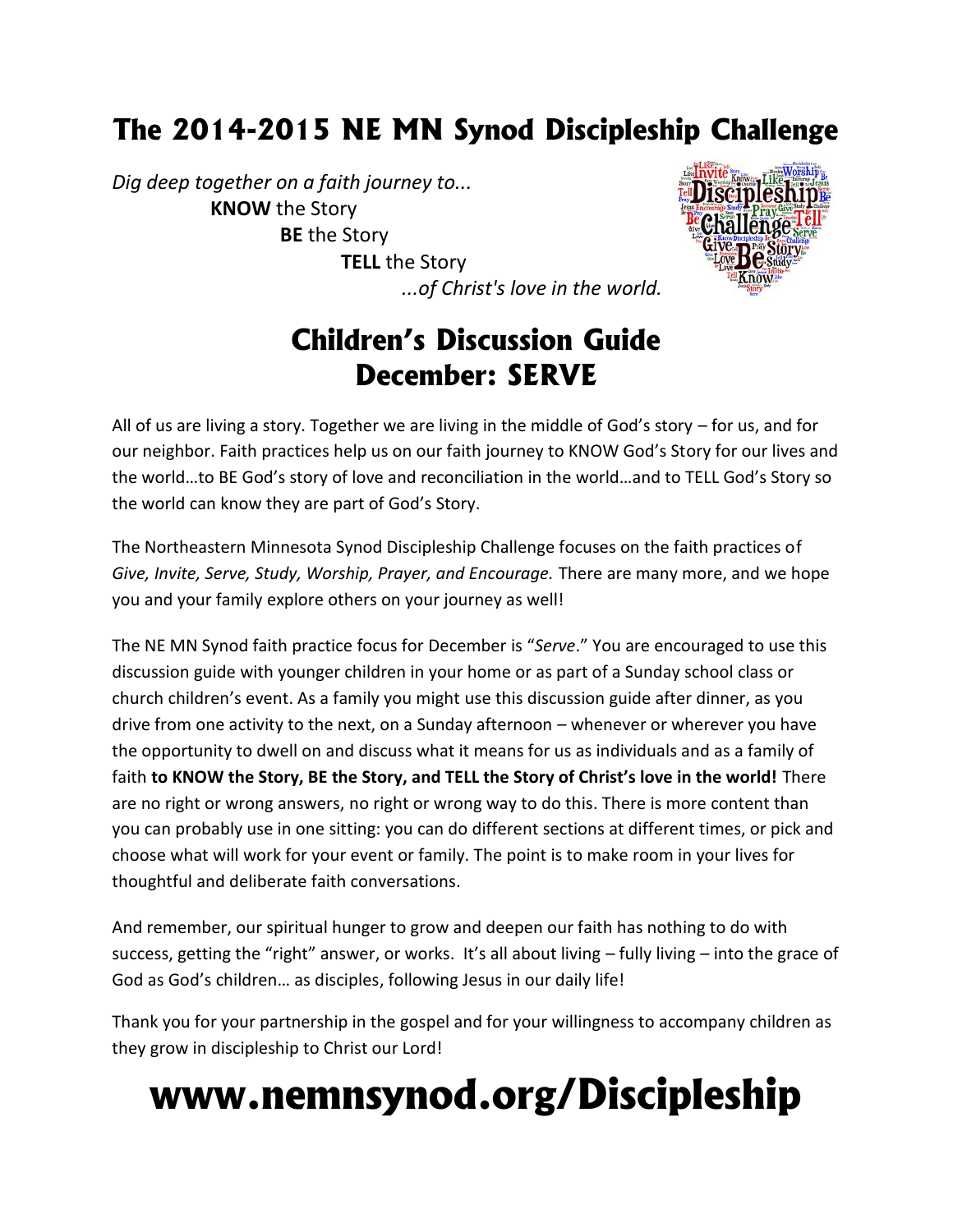# **NE MN Synod Discipleship Challenge:**

## **KNOW…BE…TELL the Story! December 2014 Children's Discussion Guide: SERVE**

### **KNOW the Story:** *How is the faith practice "serve" part of God's Story?*

In Mark 10:45 we are reminded that Jesus set the example for his followers:

*For the Son of Man came not to be served but to serve, and to give his life as a ransom for many.*

In Romans 12:1, Paul writes:

*I appeal to you therefore, brothers and sisters, by the mercies of God, to present your bodies as a living sacrifice, holy and acceptable to God, which is your spiritual worship.*

**Say:** *The Bible is full of stories and letters sharing how Jesus served and giving us examples of how we might serve one another in Christ's name through word and deed. In the ELCA we say "God's Work, Our Hands" as a reminder of our call to serve one another.*

Have the children practice "God's Work, Our Hands". You say "God's work", they say "our hands". You say "Our hands", they say "God's work". Or divide them in half and give one section the words "God's work" and the other half the words "Our hands". When you point at their half of the room, have them quickly stand and shout the words they were assigned and then quickly sit back down. Take turns randomly pointing at each group. Start slow, get faster.

**Say:** *We can use our hands, our feet, our eyes, our ears, our mouths, even the stuff we own to serve one another.*

Divide the children into small groups, each with an adult. Give each group a Children's Bible and one of the following stories. Have them read their story and answer the matching questions. Then have them share an overview with the larger group.

The Friends Lower their Friend to Jesus – How did the friends serve? How do they use their hands to serve their friend?

The Good Samaritan – How does the Good Samaritan serve? How does he use his feet to serve the man?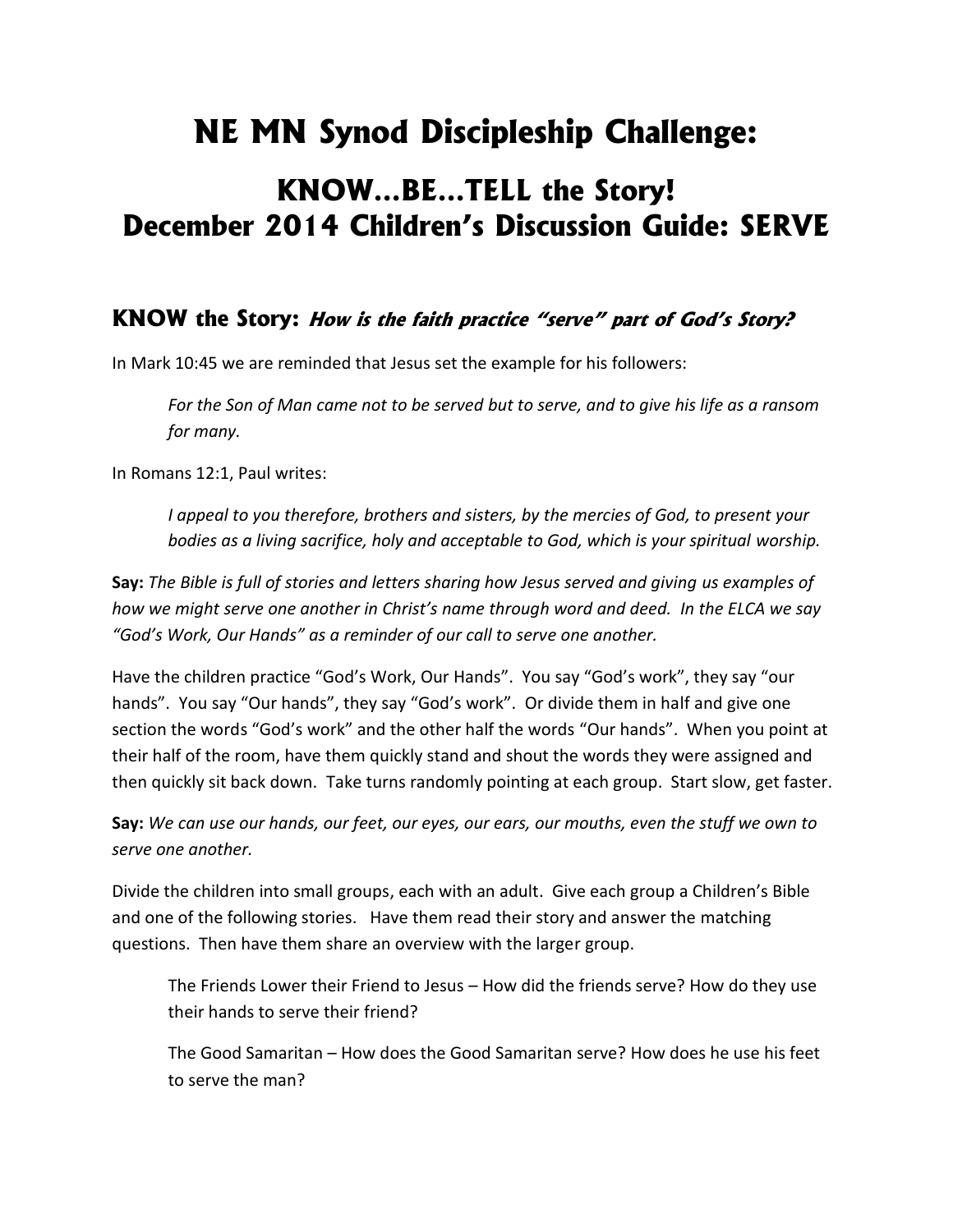Zacchaeus – How does Jesus serve? How does Jesus use his eyes to serve Zacchaeus? Mary and Martha – How does Mary serve? How does Mary serve Jesus with her ears? John the Baptist – How does John serve? How does John use his mouth to serve Jesus? The Feeding of the 5,000 – How does the young boy serve? How does he serve with the "stuff" he has?

### **BE the Story:** *How has the faith practice "serve" been part of my Story, my faith journey?*

Write the words: *hands, feet, eyes, ears, mouth, stuff* on small cards. Make enough cards for each child. Put the cards in a bowl and invite each child to choose a card. Invite children with matching cards to gather into new small groups.

Give each small group a large piece of paper. In the center of the paper have them write the word they drew in big letters (ex: hands, feet, stuff, etc.). Then have them brainstorm ways they can serve others using the word they drew. For example: if they drew "mouth" have them write or draw pictures of ways they can use their mouth to serve others. Some examples might be: say "hello", smile, help another by explaining school homework, read a younger child a book, etc.

Have the small groups share the ideas they brainstormed with the larger group. As groups share, take the posters and put all the large papers up on the walls around the room.

After all the small groups have shared some of their ideas, go back to the phrase "God's work, our hands". You say "God's work" and have each small group say their "our (their assigned word)" for example. You say "God's work", the first small group says "our feet". Reinforce that we can serve with all our being and our belongings.

#### **Have the small groups talk:**

Share a time someone served you with their hands, feet, eyes, ears, mouth, or stuff they owned.

Tell about how you have served someone with your hands, feet, eyes, ears, mouth, or your own stuff.